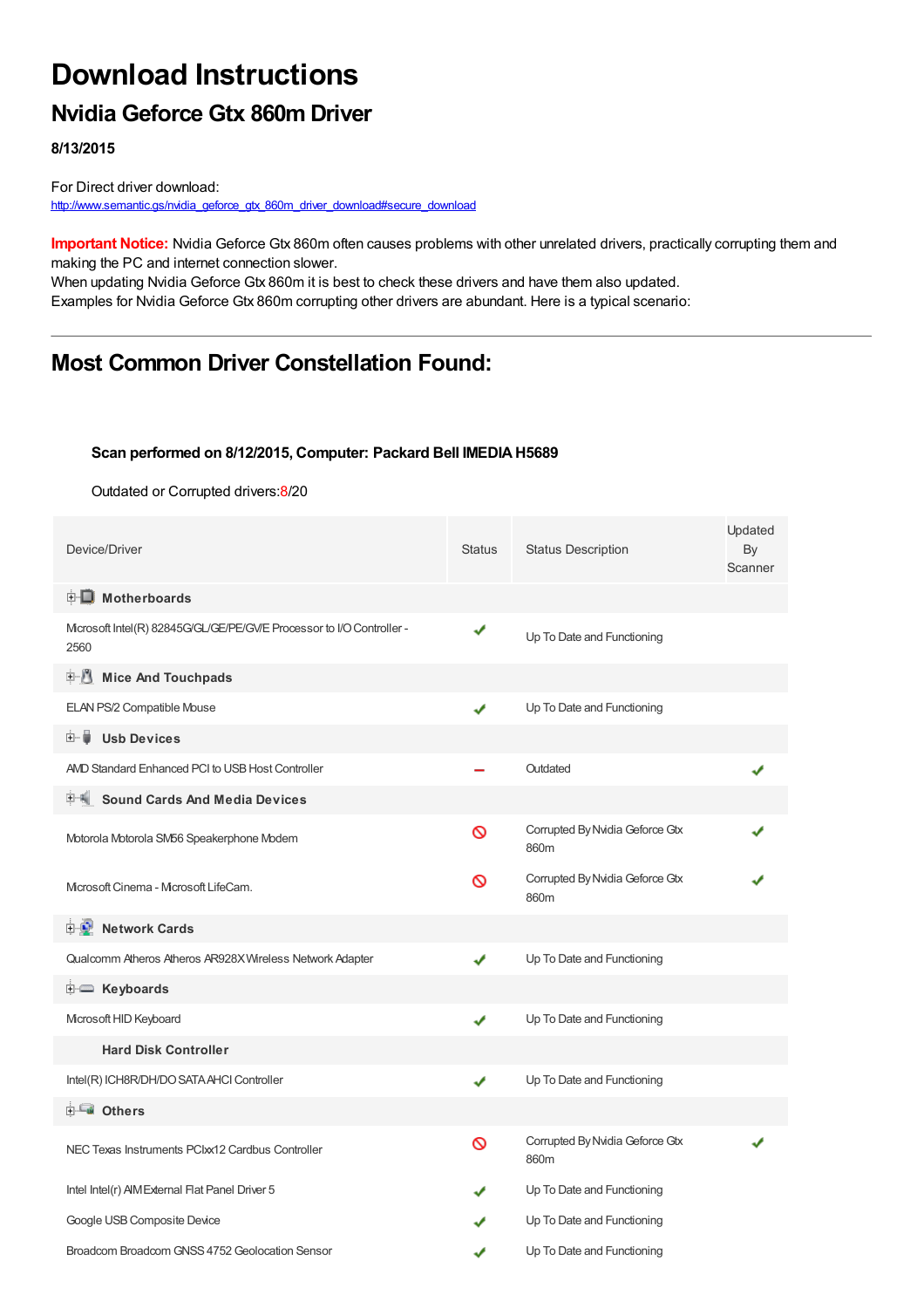| Nokia Nokia USB LCIF                              | $\checkmark$ | Up To Date and Functioning              |  |
|---------------------------------------------------|--------------|-----------------------------------------|--|
| National IrDA Fast Infrared Port                  | ✔            | Up To Date and Functioning              |  |
| <b>Cameras, Webcams And Scanners</b>              |              |                                         |  |
| Sunplus IT HD Webcam                              | ✔            | Up To Date and Functioning              |  |
| Video Cards                                       |              |                                         |  |
| NVIDIA NVIDIA GeForce4 MX 440                     | Ø            | Corrupted By Nvidia Geforce Gtx<br>860m |  |
| <b>E</b> Input Devices                            |              |                                         |  |
| Logitech USB-HID (Human Interface Device)         | ଷ            | Corrupted By Nvidia Geforce Gtx<br>860m |  |
| <b>E-TP</b> Port Devices                          |              |                                         |  |
| MediaTek MediaTek PreLoader USB VCOMPort (COM51)  |              | Outdated                                |  |
| <b>E</b> Monitors                                 |              |                                         |  |
| Sony Digital Flat Panel (1024x768)                |              | Outdated                                |  |
| <b>Devices</b> Mobile Phones And Portable Devices |              |                                         |  |
| <b>Acer NOKIA</b>                                 | $\checkmark$ | Up To Date and Functioning              |  |

# **Nvidia Geforce Gtx 860m Driver Models:**

| <b>Driver Model</b>                         | <b>Original</b><br><b>Upload Date</b> | Last<br><b>Modification</b> | <b>Driver File</b>                         | <b>File</b><br><b>Size</b> | <b>Most Compatible</b><br><b>Computer Model</b> | <b>Availabilty To</b><br><b>Scanner</b> |
|---------------------------------------------|---------------------------------------|-----------------------------|--------------------------------------------|----------------------------|-------------------------------------------------|-----------------------------------------|
| Nvidia Geforce Gtx 860m<br>81.1673          | 12/3/2014                             | 8/8/2015                    | nvidia geforce gtx 860m-<br>81.1673.exe    |                            | 184kb HPPL494AA-B14 t760.be,                    | ✔                                       |
| Nvidia Geforce Gtx 860m<br>Q1.11.1837       | 1/16/2015                             | 8/9/2015                    | nvidia_geforce_gtx_860m-<br>q1.11.1837.exe |                            | 131kb Acer Veriton 5800FX,                      | J                                       |
| <b>Nvidia Geforce Gtx 860m</b><br>2.11.1989 | 10/5/2014                             | 8/5/2015                    | nvidia_geforce_gtx_860m-<br>2.11.1989.exe  |                            | 43kb HPD7222T-ABA A350E                         | ✔                                       |
| <b>Nvidia Geforce Gtx 860m</b><br>2.11.1642 | 7/29/2014                             | 8/6/2015                    | nvidia geforce gtx 860m-<br>2.11.1642.exe  | 65kb                       | Sony VPCF13D4E                                  | ✔                                       |
| Nvidia Geforce Gtx 860m<br>4292.16          | 10/3/2014                             | 8/5/2015                    | nvidia geforce gtx 860m-<br>4292.16.exe    |                            | 162kb WIFRO WM 52K55-0051,                      | ✔                                       |
| <b>Nvidia Geforce Gtx 860m</b><br>690       | 1/23/2015                             | 8/7/2015                    | nvidia geforce gtx 860m-<br>690.exe        |                            | 125kb Toshiba SATELLITE C50-A-1HX,              | ✔                                       |
| Nvidia Geforce Gtx 860m<br>63288            | 1/7/2015                              | 8/3/2015                    | nvidia_geforce_gtx_860m-<br>63288.exe      |                            | 40kb Seneca PRO157094,                          |                                         |
| Nvidia Geforce Gtx 860m<br>32076            | 7/26/2014                             | 8/5/2015                    | kvi-32076.exe                              | 28kb                       | Lenovo 3000 G530 Notebook,                      | ✔                                       |
| Nvidia Geforce Gtx 860m<br>74064            | 12/22/2014                            | 8/7/2015                    | nvidia_geforce_gtx_860m-<br>74064.exe      |                            | 163kb HPRN657AAR-ABA a1777c,                    | ✔                                       |
| Nvidia Geforce Gtx 860m<br>40289            | 11/26/2014                            | 8/4/2015                    | nvidia geforce gtx 860m-<br>40289.exe      | 30kb                       | ELITEGROUP ECS G335,                            | ✔                                       |
| <b>Nvidia Geforce Gtx 860m</b><br>4292.12   | 12/27/2014                            | 8/2/2015                    | nvidia geforce gtx 860m-<br>4292.12.exe    | 54kb                       | Lenovo SS09355260,                              | ✔                                       |
| Nvidia Geforce Gtx 860m<br>21.11.127        | 1/15/2015                             | 8/8/2015                    | nvidia geforce gtx 860m-<br>21.11.127.exe  | 85kb                       | ASUS PROLS533.                                  | ✔                                       |
| Nvidia Geforce Gtx 860m<br>6272.13          | 9/10/2014                             | 8/5/2015                    | nvidia_geforce_gtx_860m-<br>6272.13.exe    |                            | 74kb HPHPE-400es,                               | J                                       |
| <b>Nvidia Geforce Gtx 860m</b><br>1.12298   | 11/29/2014                            | 8/8/2015                    | nvidia_geforce_gtx_860m-<br>1.12298.exe    |                            | 150kb Toshiba IS 1558,                          |                                         |
| <b>Nvidia Geforce Gtx 860m</b>              | 11/9/2014                             | R/R/2015                    | nvidia geforce gtx 860m-                   |                            | 180kh Sony VRCE1144F                            |                                         |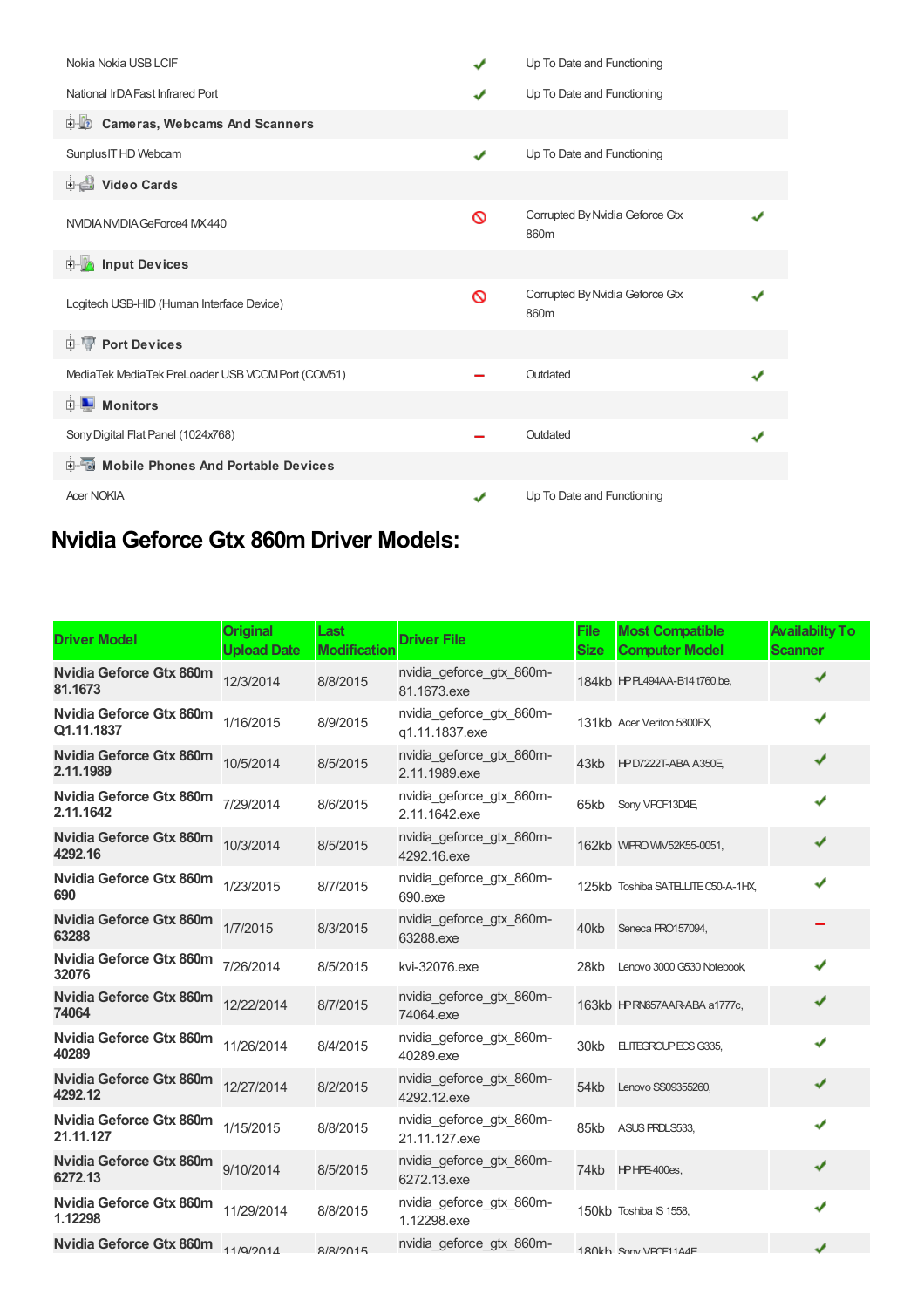| D1.10689                                        | $111$ UI $\leftarrow$ $1$ T | $U1U1U1U$ | d1.10689.exe                                 |       | <b>IUUINU UUIII VIUI IIIITL</b>                    |   |  |
|-------------------------------------------------|-----------------------------|-----------|----------------------------------------------|-------|----------------------------------------------------|---|--|
| <b>Nvidia Geforce Gtx 860m</b><br>31.1631.1     | 10/31/2014                  | 8/2/2015  | nvidia_geforce_gtx_860m-<br>31.1631.1.exe    | 96kb  | Sony VGN-FW17GU H,                                 | ✔ |  |
| Nvidia Geforce Gtx 860m<br>60696                | 9/8/2014                    | 8/5/2015  | nvidia_geforce_gtx_860m-<br>60696.exe        |       | 111kb MCJMCJ,                                      | ✔ |  |
| Nvidia Geforce Gtx 860m<br>21.121.14            | 8/20/2014                   | 8/8/2015  | nvidia_geforce_gtx_860m-<br>21.121.14.exe    |       | 54kb HPP6640ch,                                    | ✔ |  |
| <b>Nvidia Geforce Gtx 860m</b><br>80733         | 11/20/2014                  | 8/5/2015  | nvidia geforce gtx 860m-<br>80733.exe        |       | 113kb HPFL436AA-ABF a6631af,                       | ✔ |  |
| <b>Nvidia Geforce Gtx 860m</b><br>80371.1       | 8/22/2014                   | 8/7/2015  | nvidia_geforce_gtx_860m-<br>80371.1.exe      |       | 190kb HPPX643AA-ABZ m7091.it,                      | ✔ |  |
| <b>Nvidia Geforce Gtx 860m</b><br>L822.163      | 8/18/2014                   | 8/2/2015  | nvidia_geforce_gtx_860m-<br>1822.163.exe     |       | 206kb Packard Bell ISTART C5410 AIO,               | ✔ |  |
| Nvidia Geforce Gtx 860m<br>2.131.168            | 9/5/2014                    | 8/6/2015  | nvidia_geforce_gtx_860m-<br>2.131.168.exe    | 26kb  | <b>ECS MB30,</b>                                   | ✔ |  |
| <b>Nvidia Geforce Gtx 860m</b><br>2.11.1699     | 11/5/2014                   | 8/3/2015  | nvidia_geforce_gtx_860m-<br>2.11.1699.exe    | 33kb  | Compaq DD373A-ABY 6650<br>DK110,                   | ✔ |  |
| <b>Nvidia Geforce Gtx 860m</b><br>302.181.1     | 11/9/2014                   | 8/2/2015  | nvidia_geforce_gtx_860m-<br>302.181.1.exe    | 25kb  | HPHP Compaq dc7600 Small Form<br>Facto,            | ✔ |  |
| <b>Nvidia Geforce Gtx 860m</b><br><b>B23693</b> | 9/15/2014                   | 7/31/2015 | wlfschs-b23693.exe                           | 20kb  | HPB7G83EA#ABF,                                     | ✔ |  |
| <b>Nvidia Geforce Gtx 860m</b><br>70743         | 10/16/2014                  | 8/3/2015  | nvidia_geforce_gtx_860m-<br>70743.exe        |       | 149kb HP Presario V3000,                           | ✔ |  |
| <b>Nvidia Geforce Gtx 860m</b><br>P72262        | 1/13/2015                   | 8/8/2015  | thaosvs-p72262.exe                           | 69kb  | Sony SVE15116FJB,                                  | ✔ |  |
| <b>Nvidia Geforce Gtx 860m</b><br>2.10931.1     | 8/30/2014                   | 8/6/2015  | hlpu-2.10931.1.exe                           |       | 148kb Toshiba SATELLITE U50-A,                     | ✔ |  |
| <b>Nvidia Geforce Gtx 860m</b><br>Z71.1707      | 10/7/2014                   | 8/2/2015  | nvidia_geforce_gtx_860m-<br>z71.1707.exe     | 22kb  | Sony VGN-Z41XRD_B,                                 | ✔ |  |
| <b>Nvidia Geforce Gtx 860m</b><br>3061.13       | 11/25/2014                  | 8/7/2015  | cxyrxm-3061.13.exe                           | 73kb  | <b>ASUS 1001PX,</b>                                | ✔ |  |
| <b>Nvidia Geforce Gtx 860m</b><br>64083         | 11/24/2014                  | 8/4/2015  | nvidia geforce gtx 860m-<br>64083.exe        | 59kb  | NEC PC-VY21MED5HJW6,                               | ✔ |  |
| Nvidia Geforce Gtx 860m<br>P31.12.12.12         | 8/26/2014                   | 8/6/2015  | nvidia_geforce_gtx_860m-<br>p31.12.12.12.exe | 95kb  | <b>IBM IBM Systemx3400 MB Server</b><br>-[7379K3G, | ✔ |  |
| Nvidia Geforce Gtx 860m<br>71.162.10            | 1/5/2015                    | 8/3/2015  | nvidia geforce gtx 860m-<br>71.162.10.exe    |       | 64kb Sony 9906733-3100574,                         | ✔ |  |
| Nvidia Geforce Gtx 860m<br>11.10977             | 9/20/2014                   | 8/2/2015  | nvidia_geforce_gtx_860m-<br>i1.10977.exe     |       | 102kb Gateway MX6422,                              | ✔ |  |
| Nvidia Geforce Gtx 860m<br>232.11.19            | 2/3/2015                    | 8/1/2015  | nvidia_geforce_gtx_860m-<br>232.11.19.exe    |       | 175kb WIFRO WIV37455-1059,                         | ✔ |  |
| Nvidia Geforce Gtx 860m<br>73634                | 8/13/2014                   | 8/9/2015  | nvidia_geforce_gtx_860m-<br>73634.exe        |       | 160kb Compaq BT466AA-ACJ CC3211IX,                 | ✔ |  |
| Nvidia Geforce Gtx 860m<br>U20374               | 9/28/2014                   | 8/5/2015  | nvidia_geforce_gtx_860m-<br>u20374.exe       | 188kb | Compaq GO668AAR-ABA<br><b>SR5110NX</b>             |   |  |
| Nvidia Geforce Gtx 860m<br>23631.1              | 2/1/2015                    | 8/4/2015  | nvidia_geforce_gtx_860m-<br>23631.1.exe      |       | 109kb LG 15U530-GT30K,                             | ✔ |  |
| <b>Nvidia Geforce Gtx 860m</b><br>1.12740       | 8/27/2014                   | 8/2/2015  | nvidia_geforce_gtx_860m-<br>1.12740.exe      |       | 204kb Packard Bell ISTART C5410 AIO,               |   |  |
| Nvidia Geforce Gtx 860m<br>43893                | 9/25/2014                   | 8/3/2015  | -43893.exe                                   |       | 112kb BenQ Joybook S32,                            |   |  |

### **Typical Driver constellation for scanned computers:**

#### **Data derived from 1211 scans made on these 613 computers from 12/20/2014 to 7/31/2015:**

HP PAVILION DV8000, HP GG692AA-ABZ s3130.it, NEC PC-VJ20ERZE1, Lenovo 20ANCTO1WW, Dell Inspiron N4050, HP HP Pavilion dv2700 Notebook PC, Gigabyte P35-S3, HP SG3-335FR-m, Sony VGN-CR327 W, Toshiba SATELLITE C850-A817, Panasonic CF-C1BD06EFG, HP HP Compaq nc4010, Panasonic CF-52PFNBVQP, HPProLiantDL360G5,Compaq Presario 6330CA,NECPC-LL770HG, IBM81838HJ,HPP6-2475eo,NECPC-GV267VZDL, IBM2373B37, Lenovo 7484WWY, ECS BAT-MNI, HP700-150ef, ASUS BM2230, Lenovo ThinkPad Edge 11, Packard Bell IMEDIAMC 5303, NEC MS-7168, HP 810-170st, Sony VGN-FW17\_B, HP EJ218AA-B14 w5240.be, Acer Aspire 5735, Seneca Pro70198, NEC PC-VK26TXZNG, HP P6740ch-m, Panasonic FZ-G1AABJB1M, Sony PCG-TR3\_B, IBMIBMSystem x3100 M4 -[258242Z, Gigabyte T1005, Packard Bell EASYNOTE SW85, HP GL318AA-B1U d4896.se, Toshiba PSK1SE-005002GR, Infoquest QuestPC, Toshiba SATELLITE C850-1C4,GatewayGT4224m, SonyVGX-TP1L,Compaq DQ119A-ABZS5400ITIT340, Toshiba S2400-103,DIXONSXPGX9000,HPHPEliteBook 8530w, Acer AOA150p/BGW, IBM2672CBJ, Lenovo 20BC0000MH, IBM8307L9U, MSI MS-7360, SAMSUNNP-R510-FS04NL, Sharp PC-MMSeries, KONTRONB649, Lenovo